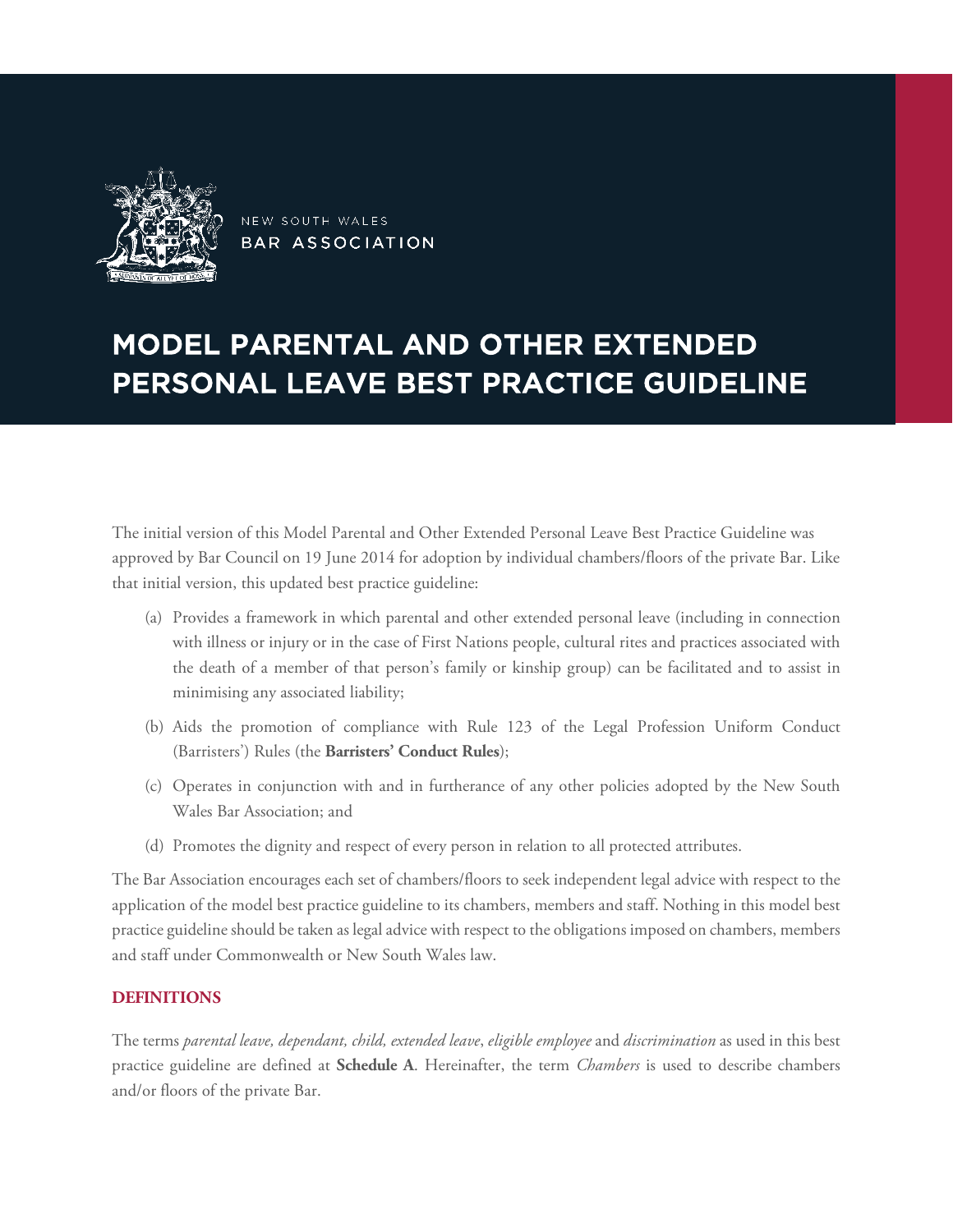### APPLICATION OF THIS BEST PRACTICE GUIDELINE

- 1. This Best Practice Guideline is applicable to individual Chambers of the private Bar, where adopted by that Chambers, in respect of:
	- a. The members and/or licensees of the Chambers (paying and non-paying), including all readers;
	- b. All eligible workers engaged by the Chambers.

## **THE LAW**

- 2. Under Part 2-2, Divisions 4 and 5, of the *Fair Work Act 2009* (Cth) (the **FW Act**), Chambers employing eligible employees owe those employees specific obligations in respect of parental and other leave, as well as the right to request flexible workplace arrangements.
- 3. The New South Wales *Anti-Discrimination Act 1977* as well as the *Sex Discrimination Act 1984, Disability Discrimination Act 1992* (Cth) and the FW Act (the **relevant laws**) make it generally unlawful to discriminate on the grounds of pregnancy, sex, family responsibilities and/or carers' responsibilities, as well as on the basis of disability, in most areas of work and in the provision of services.
- 4. Rules 123(a) and (b) of the Barristers' Conduct Rules relevantly provide that a barrister must not in the course of practice, engage in conduct which constitutes (a) unlawful discrimination or (b) unlawful sexual harassment.
- 5. Discrimination and/or harassment can also constitute a breach of other Barristers' Conduct Rules.
- 6. Discrimination and/or sexual harassment, including where it constitutes a breach of the Barristers' Conduct Rules, can constitute professional misconduct and/or unsatisfactory professional conduct within the meaning of Division 1, Part 5.4 of the *Legal Profession Uniform Law* (NSW) (the **Legal Profession Uniform Law**).
- 7. Nothing in this best practice guideline affects any rights or entitlements under the federal Government paid parental leave scheme.

# **LIABILITY**

- 8. A Chambers, employer, principal or legal practitioner who fails to take all reasonable steps to prevent employees, agents or fellow workplace participants from engaging in unlawful discrimination may be vicariously liable for such acts or treated as permitting those acts to have occurred.
- 9. Any legal practitioner may be:
	- a. Personally liable under the relevant laws as defined for conduct constituting unlawful discrimination, harassment, vilification and/or victimisation; and/or
	- b. Found to have engaged in professional misconduct and/or unsatisfactory professional conduct within the meaning of Division 1, Part 5.4 of the *Legal Profession Uniform Law* by reason of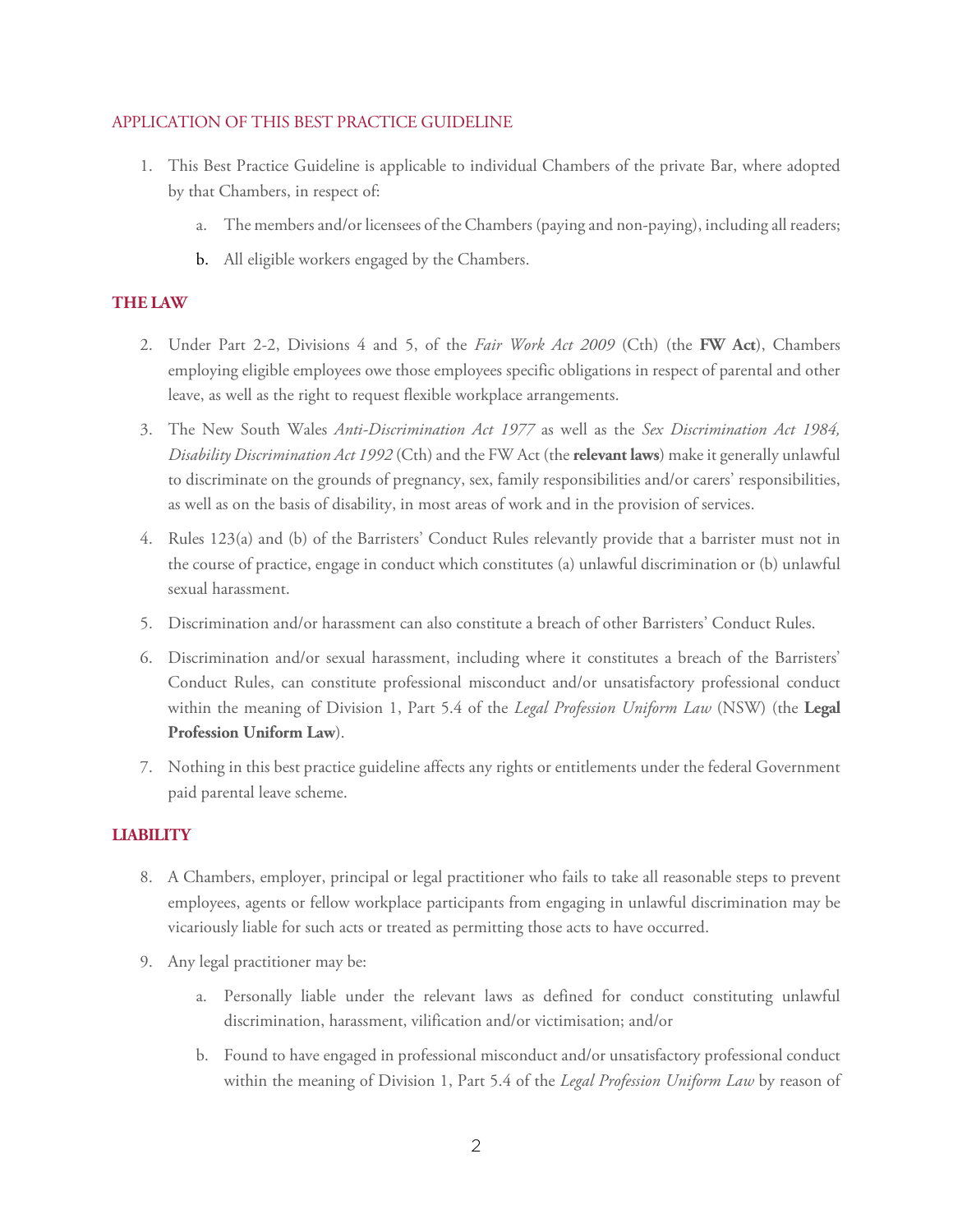having engaged in conduct constituting unlawful discrimination, harassment, vilification and/or victimisation.

## **BEST PRACTICE GUIDELINE FOR ADOPTION BY CHAMBERS OF THE PRIVATE BAR**

- 10. The following sets out the best practice guideline for:
	- a. Members/licensees of Chambers; and
	- b. Eligible employees of the Chambers.

#### **Best practice guideline for members/licensees of Chambers**

- 11. In the event that any member or licensee of this Chambers decides to take parental or other extended personal leave that is:
	- a. parental leave in connection with the birth or adoption of a child;
	- b. carer's leave, to care for a dependant; or
	- c. personal leave in connection with their own illness, injury or disability or, in connection with the serious illness, serious injury or death of the member's/licensee's spouse, de facto partner or child:
		- i. That member or licensee is permitted to sub-licence his or her room for the duration of the leave. Such sub-licence will be in accordance with the usual procedures relevant to any applicant seeking accommodation in the Chambers.
		- ii. If, after that member's or licensee's reasonable efforts, the member or licensee is unable to secure a suitable barrister to sub-licence his/her room then the Chambers will take on the responsibility of seeking to secure a suitable barrister to sub-licence their room **[optional]**.
		- iii. If the member or licensee, and the Chambers, are both unable to secure a suitable sublicensee, then the Chambers will absorb that barrister's chambers fees for the **[first three months or a period of up to six months]** while the barrister is on parental leave **[optional]**.
		- iv. Any room or space occupied by a member or licensee of this Chambers, prior to the member or licensee taking leave, will remain open for a minimum of one year during the period of leave. This applies to each pregnancy and/or adoption in relation to parental leave.
		- v. The member or licensee will be offered a period of six months free of rent and chambers fees during the period of leave **[optional]**.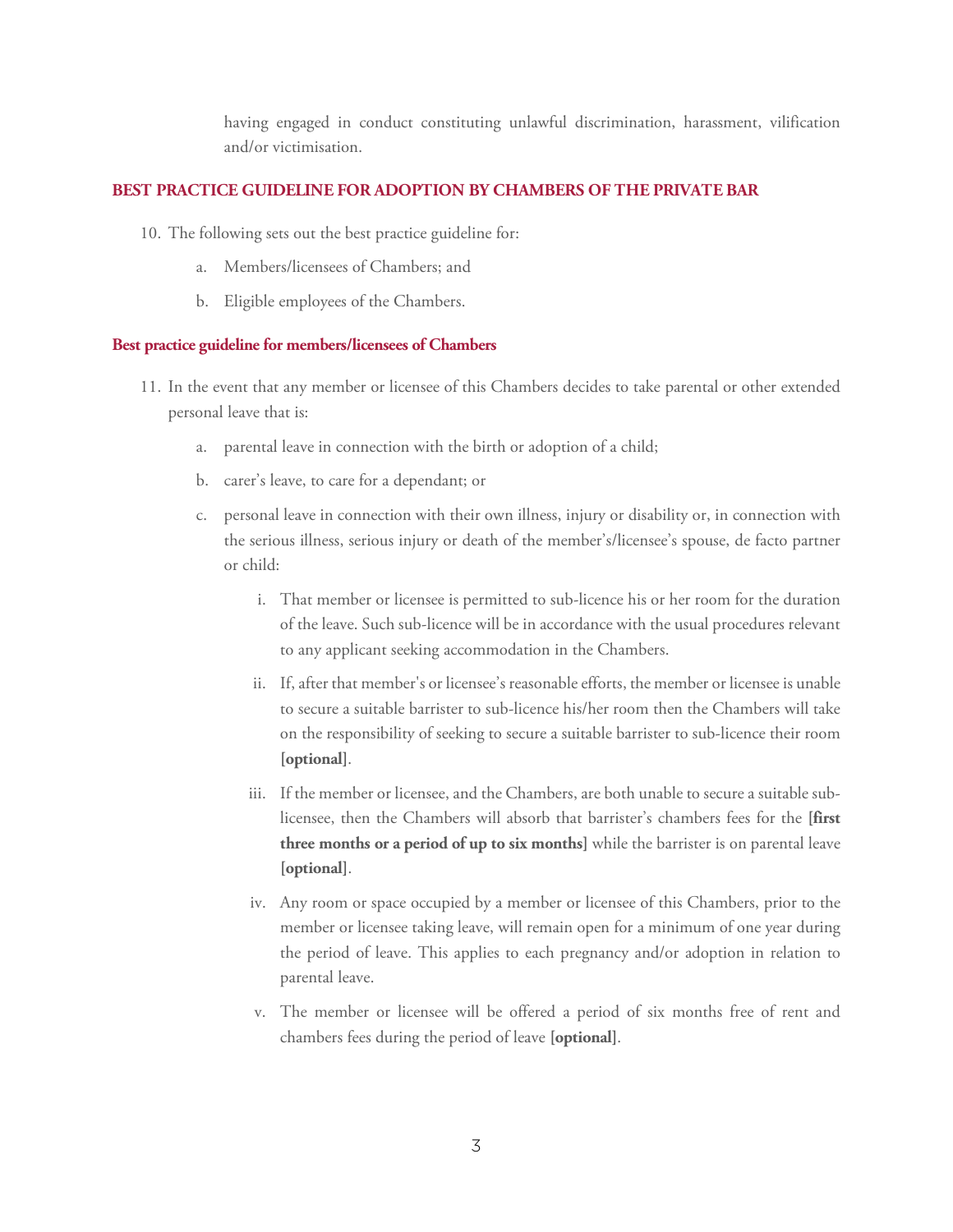- 12. At the Chambers' discretion, extended leave taken in connection with illness or injury of a Chambers' member/licensee or their spouse, de facto partner or child, may be subject to the provision of supporting medical documentation.
- 13. All members and/or licensees who take the parental or other extended personal leave described in paragraph 11 above, while on leave:
	- a. Are encouraged to maintain contact with chambers and will continue to receive all Chambers emails and communications while on leave.
	- b. The Clerk and/or Chambers contact officer, **[insert name]**, will ensure that any changes and/or decisions relevant to the Chambers likely to the affect the member/licensee on leave are communicated to the member/licensee in a timely manner.
	- c. Will be offered opportunities to receive appropriate work, where such work is available, while on leave and where requested. The onus is on the member and/or licensee taking the leave to advise the Clerk and/or Chambers contact officer, **[insert name]**, if and when she or he is available to accept work and to ensure that she or he maintains a current practising certificate and insurance.
	- d. Will be invited to and notified of social functions, events and continuing professional development events arranged by the Chambers.
	- e. Will (if listed on the Chambers' website before that leave) continue to be listed on the Chambers' website in the same or a similar manner, and referred to in Chambers' communications whilst on leave in their capacity as a member or licensee, as appropriate.
	- f. Will be offered the opportunity and have assistance with setting up home-based work arrangements including remote access to work email accounts, receiving scanned briefs and access to clerk services where requested.
- 14. Upon returning to the Chambers after a period of the parental or other extended personal leave described in paragraph 11 above, the member and/or licensee:
	- a. may be offered appropriate work, where such work is available and where requested, for the purpose of assisting with re-establishing the member's/licensee's practice.
	- b. may be provided the opportunity to return to chambers on a part time basis where requested and will be offered the opportunity and have assistance with setting up home-based work arrangements including remote access to work email accounts, receiving scanned briefs and access to clerk services.
	- c. may be provided the opportunity to room share where requested for a period of time as agreed to by the Chambers. Such a room share arrangement may apply to time-share of a room or two barristers sharing a room full time. In any room share arrangement, the licensee and the barrister proposed to share that room, will be subject to the usual procedures relevant to any applicant seeking accommodation in the Chambers **[optional].**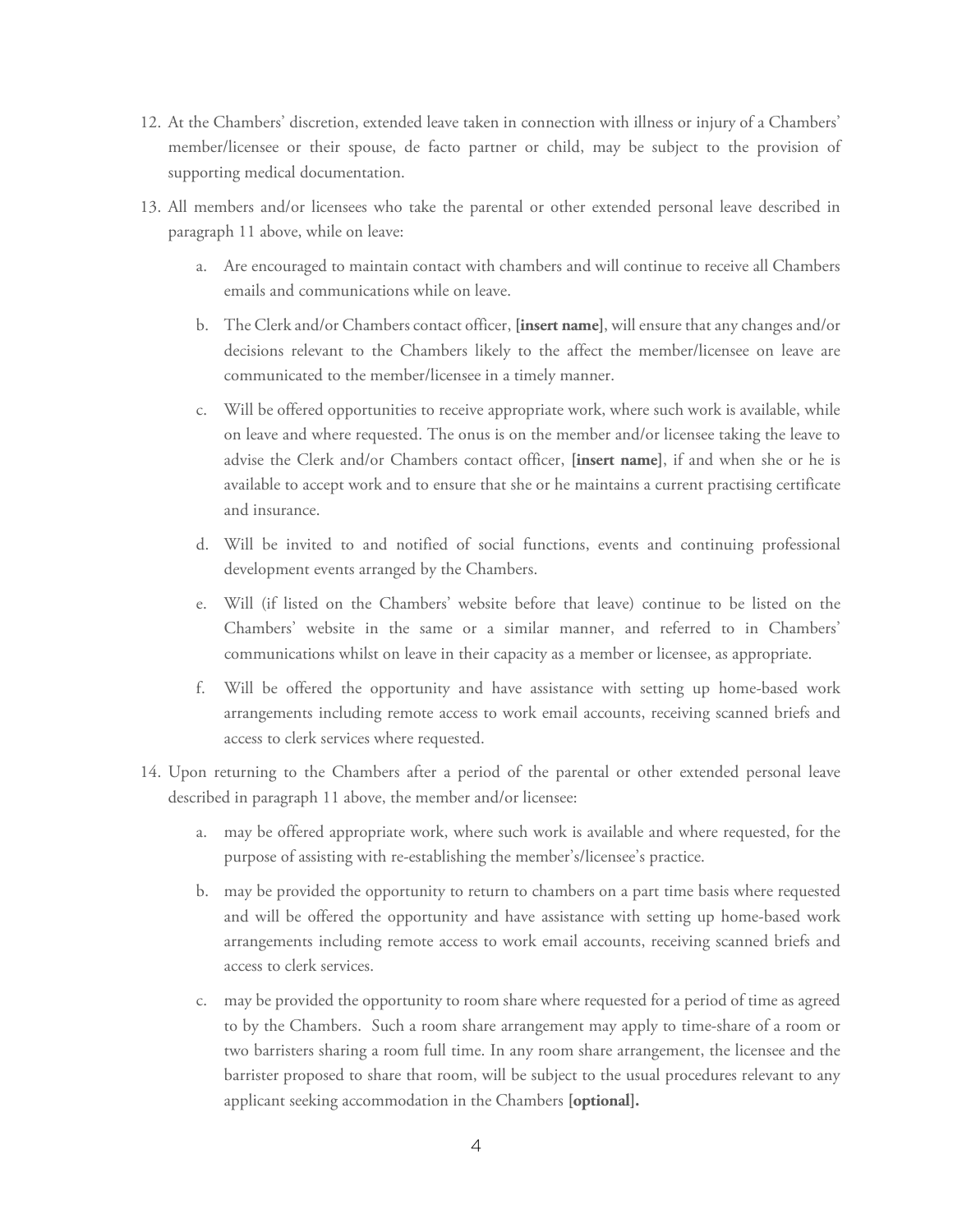#### **Best practice guideline for eligible employees of the Floor**

- 15. All eligible employees of this Chambers will be provided parental leave, associated entitlements and the right to request flexible workplace arrangements in accordance with Part 2-2, Divisions 4 and 5, of the FW Act.
- 16. All eligible employees on leave are encouraged to maintain contact with chambers, including as contemplated under section 79A of the FW Act, and will continue to receive all Chambers emails and communications while on leave.
- 17. All employees of the Chambers have the protections afforded to them in respect of periods of leave taken because of illness or injury under section 352 of the FW Act.
- 18. Employees of the Chambers are entitled to:
	- a. paid personal/carer's leave under Part 2-2, Division 7 of the FW Act other than casual employees; and
	- b. unpaid carer's leave and other relevant unpaid leave under Part 2-2, Division 7 of the FW Act.

#### **PURPOSE OF THIS BEST PRACTICE GUIDELINE**

- 19. The purpose of this best practice guideline is to:
	- a. Provide a framework in which parental and the other extended personal leave described in paragraph 11 above can be facilitated in this Chambers;
	- b. Assist with the elimination and prevention of unlawful pregnancy, sex, family responsibilities and carers' leave discrimination in this Chambers;
	- c. Record that this Chambers has adopted this best practice guideline, including for the purposes of assisting to minimise the risk of liability associated with any contravention of the relevant laws;
	- d. Implement a procedure whereby any complaint relating to conduct in contravention or alleged contravention of this best practice guideline and/or the relevant laws can be dealt with in accordance with the Model Grievance Handling Procedure; and
	- e. Enable any Chambers adopting this best practice guideline to, where necessary, seek relevant referrals from the Bar Association Diversity and Equality Committee in respect of the implementation and/or management of this best practice guideline.

## **GRIEVANCE/COMPLAINTS PROCEDURE**

20. Any enquiry, concern or complaint made in respect of this best practice guideline should be made in accordance with the Bar Association Model Grievance Handling Best Practice Guideline [add hyperlink].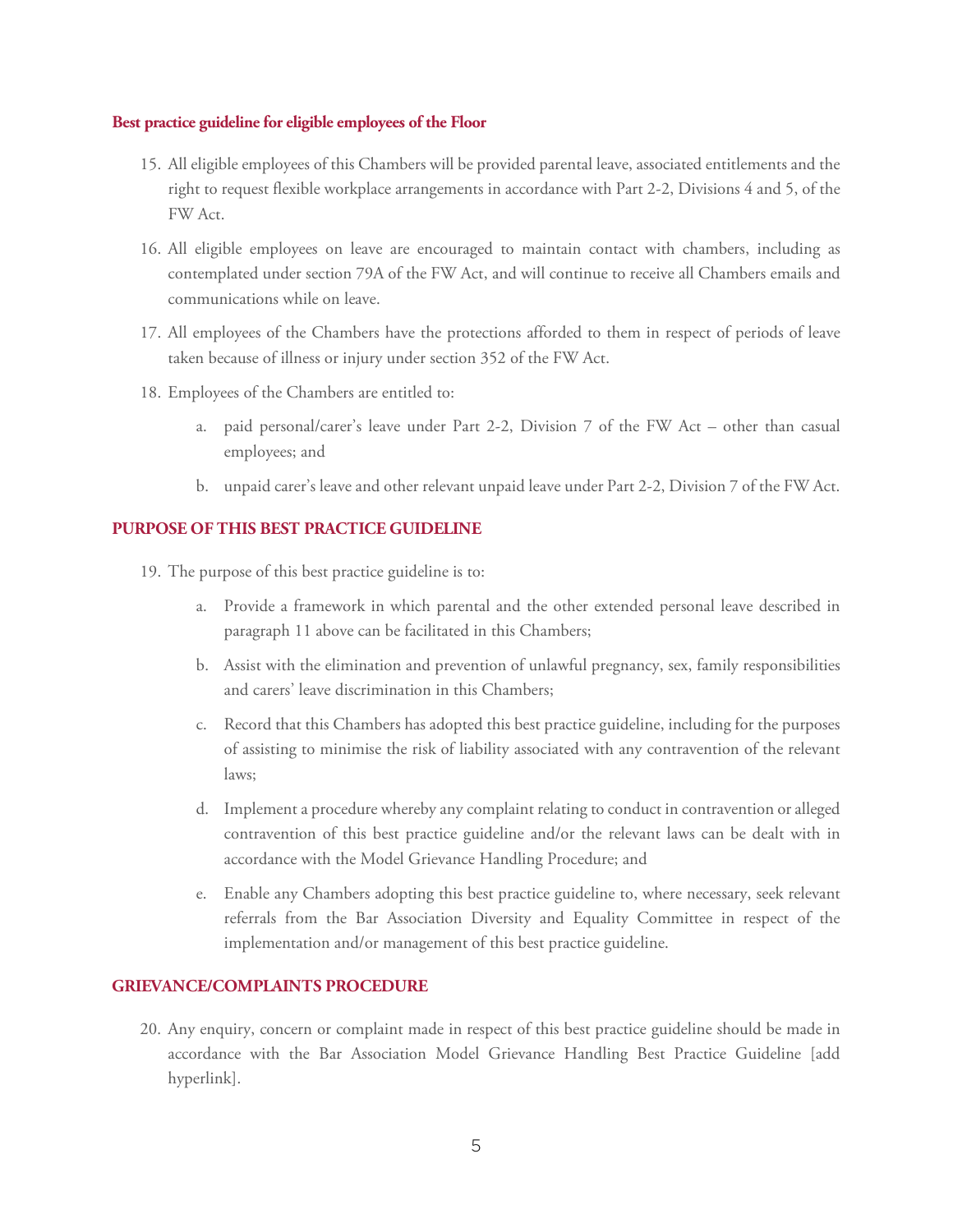## **CONTRAVENTION OF THIS BEST PRACTICE GUIDELINE**

- 21. Conduct found to have occurred in contravention of this best practice guideline may result in:
	- a. disciplinary action by any employing entity up to and including termination of employment; and/or
	- b. a complaint being made to the Commissioner for Uniform Legal Services Regulation under Part 5.2 of the Legal Profession Uniform Law and/or other relevant body where appropriate.

## **ADDITIONAL MATTERS**

- 22. Participating Chambers will:
	- a. Publish this best practice guideline in a place accessible to relevant persons;
	- b. Inform new members, licensees and/or workers of the Chambers, of this best practice guideline upon that person joining the Chambers;
	- c. Provide appropriate training in and information about the operation and effect of this best practice guideline;
	- d. Regularly remind floor members, licensees and/or workers of their obligations under this best practice guideline;
	- e. Review the content and operation of this best practice guideline from time to time as necessary.

DATED: 24 March 2022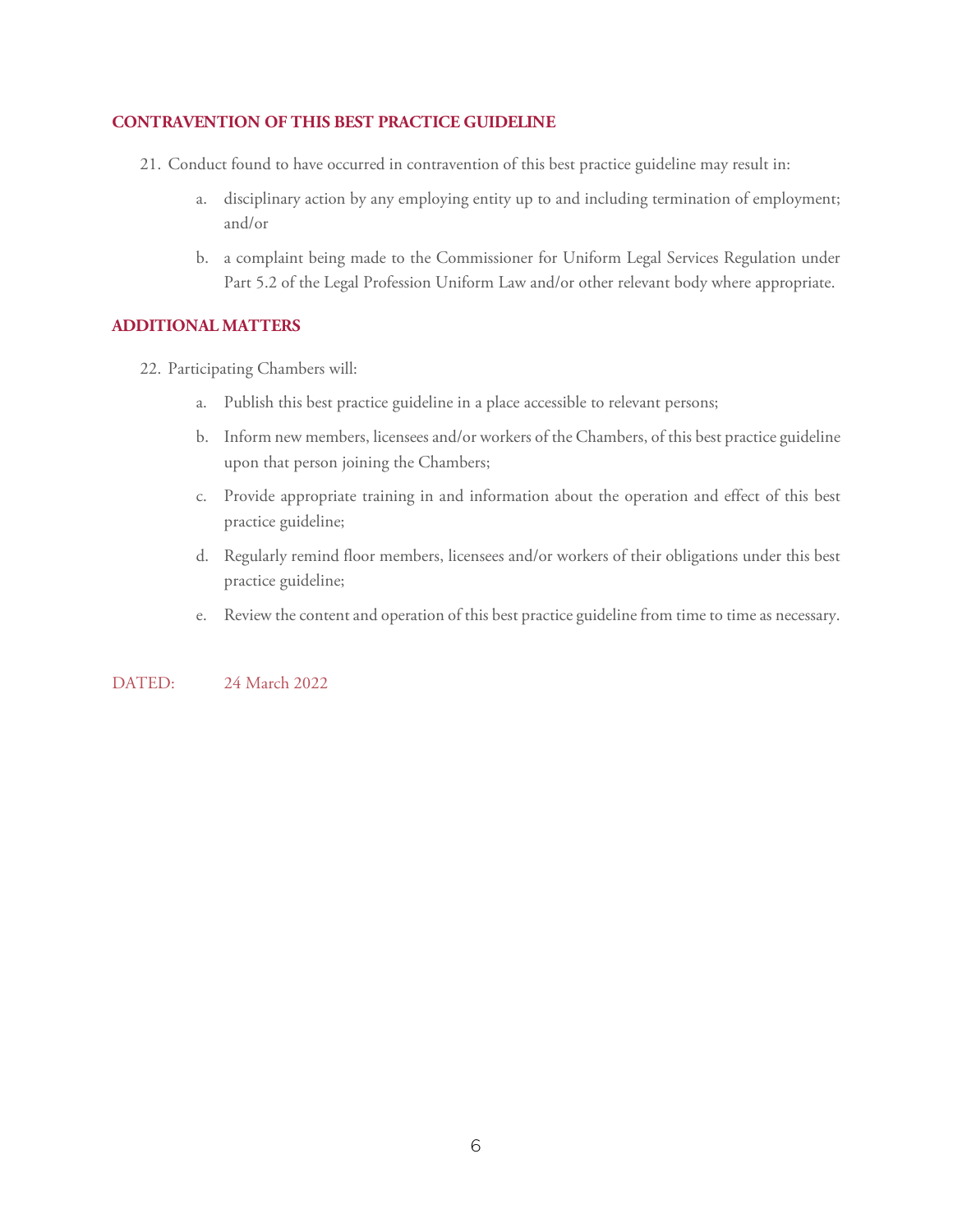# **SCHEDULE A: Definitions**

Sections 13 and 60 of the FW Act provides the definition of employee for the purposes of that employee's entitlement under Part 2-2 of the FW Act to parental leave, carer's leave and/or personal leave.

*Barrister* means 'barrister' as defined in section 6 of the *Legal Profession Uniform Law*.

*Child* has the meaning in section 17 of the FW Act.

# *Dependant* means:

- any child or [step-child](http://www.austlii.edu.au/au/legis/nsw/consol_act/aa1977204/s49s.html#step-child) of the person (whether or not under the age of 18 years) who is (i) wholly or substantially dependent on the person, or (ii) in need of care or support, or
- any child or adult who is in need of care or support and:
	- o of whom the person is guardian, or
	- o for whom the person has parental responsibility under a law of the Commonwealth or this State, or
	- o in relation to whom the person is an authorised carer within the meaning of the [Children and](http://www.austlii.edu.au/au/legis/nsw/consol_act/caypapa1998442/)  [Young Persons \(Care](http://www.austlii.edu.au/au/legis/nsw/consol_act/caypapa1998442/) [and Protection\) Act 1998](http://www.austlii.edu.au/au/legis/nsw/consol_act/caypapa1998442/) , or
- any immediate family member of the person who is in need of care or support, being one of the following:
	- o a [spouse](http://www.austlii.edu.au/au/legis/nsw/consol_act/aa1977204/s49s.html#spouse) or former [spouse](http://www.austlii.edu.au/au/legis/nsw/consol_act/aa1977204/s49s.html#spouse) of the person or of [a spouse](http://www.austlii.edu.au/au/legis/nsw/consol_act/aa1977204/s49s.html#spouse) or former [spouse](http://www.austlii.edu.au/au/legis/nsw/consol_act/aa1977204/s49s.html#spouse) of the person,
	- o a grandchild or [step-grandchild](http://www.austlii.edu.au/au/legis/nsw/consol_act/aa1977204/s49s.html#step-grandchild) of the person or of [a spouse](http://www.austlii.edu.au/au/legis/nsw/consol_act/aa1977204/s49s.html#spouse) or former [spouse](http://www.austlii.edu.au/au/legis/nsw/consol_act/aa1977204/s49s.html#spouse) of the person,
	- o a parent or step-parent of the person or of a [spouse](http://www.austlii.edu.au/au/legis/nsw/consol_act/aa1977204/s49s.html#spouse) or former [spouse](http://www.austlii.edu.au/au/legis/nsw/consol_act/aa1977204/s49s.html#spouse) of the person,
	- o a grandparent or step-grandparent of the person or of a [spouse](http://www.austlii.edu.au/au/legis/nsw/consol_act/aa1977204/s49s.html#spouse) or forme[r spouse](http://www.austlii.edu.au/au/legis/nsw/consol_act/aa1977204/s49s.html#spouse) of the person,
	- o a brother or sister, or step-brother or sister, of the person or of a [spouse](http://www.austlii.edu.au/au/legis/nsw/consol_act/aa1977204/s49s.html#spouse) or former [spouse](http://www.austlii.edu.au/au/legis/nsw/consol_act/aa1977204/s49s.html#spouse) of the person.
- in respect of a First Nations person, any family member of the person who is in need of care or support referred to in the above dot points as well as any person to whom, by reason of familial connection or kinship that person is obliged to provide care or support.

*\*Discrimination* means direct or indirect discrimination.

*\*Direct discrimination* is less favourable treatment on the ground of the following actual, imputed or appertaining characteristics as defined under the relevant legislation: race, nationality, colour, descent, ethnoreligious origin, sex, sexual orientation, gender identity, intersex status, marital or relationship status, pregnancy, potential pregnancy, breastfeeding, status as a parent or carer, sexual orientation/homosexuality, disability, age, and can include discrimination on the ground of industrial activity, religious beliefs or activities, political beliefs or activities, criminal record, medical record.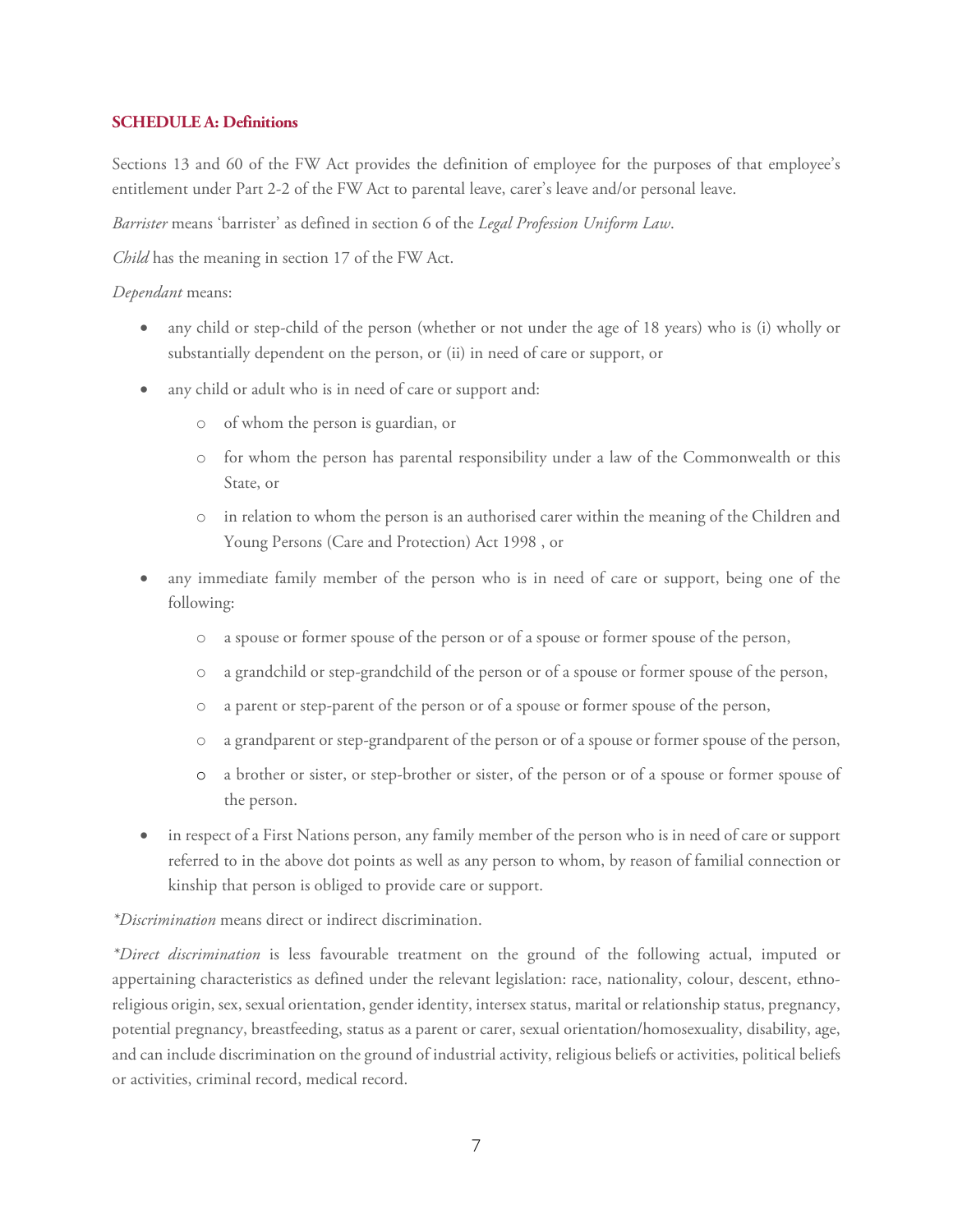*\*Indirect discrimination* is constituted by policies or procedures that appear to be neutral on their face but have a disproportionate adverse impact on persons with a particular characteristic, such characteristics including those described immediately above. It is unlawful to require a person with a particular characteristic (as defined above in relation to the definition of 'direct discrimination') to comply with an unreasonable requirement or condition where the person with the characteristic cannot comply.

*Eligible employee* in respect of parental leave and requests for flexible work arrangements under Part 2-2, Divisions 4 and 5 of the FW Act, means:

- an employee, other than a casual employee, who has completed at least 12 months continuous service with the employer immediately before the relevant date under Part 2-2, Divisions 4 and/or 5, of the FW Act; or
- an employee who is a long term casual employee with a reasonable expectation of continuing employment by the employer on a regular and systematic basis (but for the birth of the relevant child, the taking of leave or the placement of the adopted child).

*Extended leave* means a period of leave of up to 12 months (and longer at the discretion of the Chambers) taken by a member or licensee of Chambers, being:

- carer's leave, to care for a dependant; or
- personal leave in connection with their own illness, injury or disability or, in connection with the serious illness, serious injury or death of the member's/licensee's spouse, de facto partner or child;
- or in the case of a member/licencee who is a First Nations person, the death of a member of the member/licencee's kinship group,

but not being parental leave in connection with the birth or adoption of a child.

*Parental leave* in respect of eligible employees has the meaning given in Part 2-2, Division 5, of the FW Act.

*Parental leave* (other than in respect of an eligible employee) means a period of leave of up to 12 months (and longer at the discretion of the Chambers) that is associated with:

- the birth of a child of a member/licensee of Chambers or a member's/licensee's spouse or de facto partner; or
- the placement of a child with the member/licensee of Chambers, or a member's/licensee's spouse or de facto partner, for adoption,

where the member/licensee of Chambers has or will have a responsibility for the care of th[e child.](http://www.austlii.edu.au/au/legis/cth/consol_act/fwa2009114/s12.html#child)

\*these definitions reflect the provisions as used Federal and New South Wales laws and seek to consolidate the definitions used in:

• *Racial Discrimination Act 1975* (Cth)